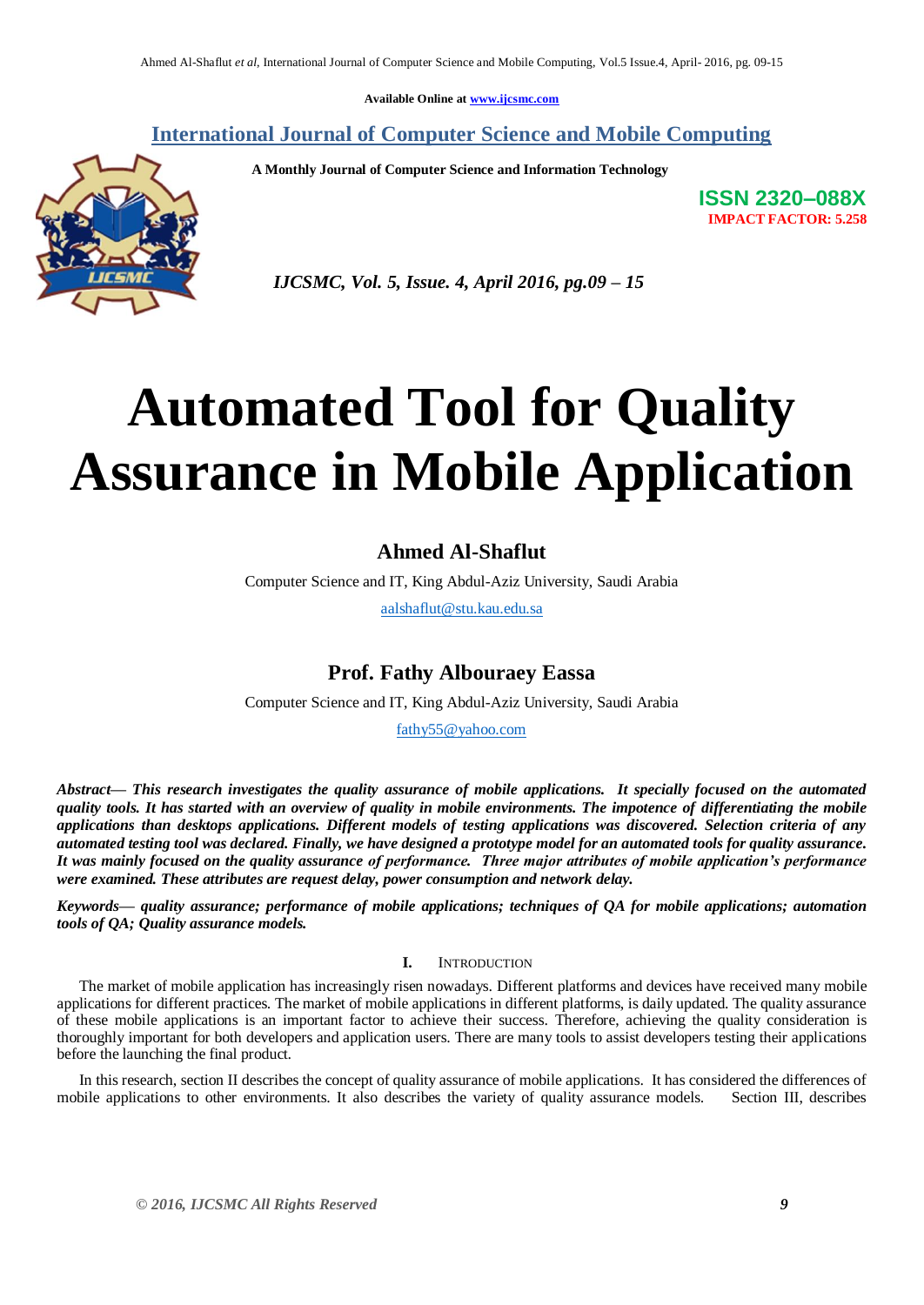automated mobile application testing tools. It has declared the decision making guidelines for choosing an automated testing tool for developers. Section IV draws the designing criteria for our tool. This tool was designed to assure the quality of performance for any mobile application. Section V has concluded the research, as well as declaring the future work.

#### **II.** LITERATURE REVIEW

#### *A. Quality Assurance Importance*

Quality assurance has been discussed in many researches relating to software and mobile applications. It has been defines by international standards Organization ISO as "the features and characteristics of product or service that bear upon its ability to satisfy stated needs"[8]. Hence, the software quality of any software mobile or desktop based, should satisfy the user"s needs. The importance of quality assurance is obviously resulting on any software development cycle. Furthermore, it would keep the developers, locating an exact position of their software's worthiness. However, the methods of practicing the quality are different from software to others. Any method should address different aspects to insure the maximum rate of quality. Hence, these methods are different in desktop applications from other methods in mobile application. In mobile application, quality methods should consider different criteria for insuring the user's satisfaction [1]. The connectivity issues compulsory been addressed when developing mobile applications since the user is virtually in dynamic mode. Restrictions also are playing rule such as receiving calls when using an application and the according actions. The diversity of platforms of mobile applications would arise an important factor on determining the quality aspects. In fact, the percentage of 32.6 % of original features is not existed in the final mobile software projects [2]. The lack of following a quality assurance method will result on not implementing the required features. Hence, this lack would be a shortage point from the end-user prospective. However, the user should be provided with a product with 100% features activation. Since it is costly to solving faults that found by users, following quality assurance strategies would find these faults during the application lifecycle.

Several researchers has studied the importance of quality aspects various mobile applications. The Standish Group International has published a report called ' CHAOS', which contains information about various statuses of different issues of software development project. It was classified into these projects into small, medium and large projects [3]. Figure 1 shows the improvement (1995 - 2012) in the success of software industry. As shown, from the percent of 16% in 1995 to approximately 40% in 2012, which means that the number of successful projects has raised about 24% within this period. Other improvements dimensions have been declared within figure 1, where it has also showed that less failed software and challenged projects. This shows how importance is following quality process when developing mobile applications. It also can be concluded that the necessity of software quality issues, to be included in the process of software development in order for applications to be covered from the quality prospective [2].



#### *B. Quality Assuracne Models*

Models of software quality are existed as indicators of quality for any software. In fact, they are providing quality measurements to developers during the software development. They are important to achieve the desired level of quality for the products. Many of these models are suitable for use in desktop software, however they may not be suitable for mobile applications. Two popular models are ISO/IEC 9126[6] as well as Boehm et al [7]. They are generalized for tailoring quality for software. However, they are slightly hard in using for a specific mobile application. Recent applications are hard to be insured by these two models, since they are several aspects are totally altered. The continuous of applications developments and the rapid market are periodically updated. In general, quality models are demanded to consider the continuous variation in software application as well as to consider the market demands. However, several considerations discover differences in mobile applications quality aspects. Flexibility of mobile application is an issue that should considered in designing the model of quality. Since mobile environment is dynamic and suddenly changeable. Measuring the flexibility of the client would effect when designing mobile applications.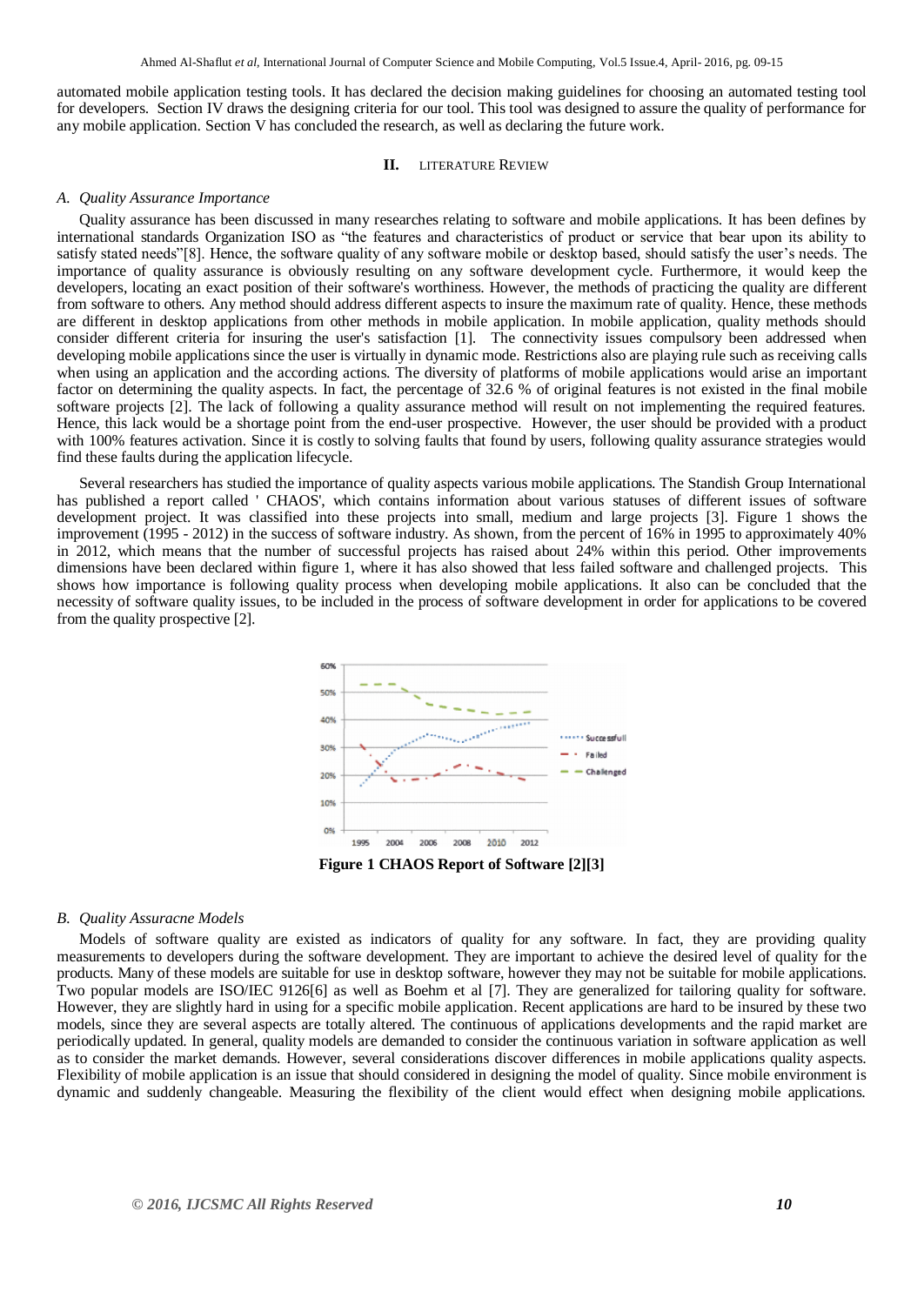Another issue is enabling feature of adaptability. This is an important issue since the product should be adaptable to run over various platforms and devices. In fact, many aspects can declare that the mobile applications are different in terms of quality assurance practices.

During development process, the quality model is preferred being adopted together with other considerations. Hence, it can be combined from the initial steps of development till the runtime product [3]. In the process of designing, coding and testing, the quality model should earlier be determined in order to enhance the best possible of quality features during different process. Based on the chosen model of quality, the testing mechanism will be accordingly occurred. Hence, this raises the importance of quality assurance during development process in order to satisfy the end users. It also would assist enabling all the features of any mobile application. Furthermore, this approach will insure ensuring all the product features, since the quality model determines these features earlier.

## *C. Mobile Applications Considerations*

Due to the various platforms and the applications developed, it has discovered the complexity of defining the general metrics for quality assurance. In desktop, it could be easier defining these metrics. However, it should be well considered to meet the requirements of mobile applications. There are several characteristics should be addressed to mobile application. So the network connectivity is a key point for insuring. In mobile application, the channel of communication is slightly different since it uses for example WIFI or 3G connections. The varieties of platforms are also another issues that distinguish the mobile applications. Ways of interacting between user and devices are different since most of applications are used by touchscreen technologies. The variety of operating systems would raise another issue, for example the same application can be installed in different operating systems such as IOS or any version of Widows. The increasing growth of mobile application would also be an issue to be considered when developing mobile applications [2].

There are many considerations that should be taken in account, varying the mobile applications from others. These differences should be considered in mobile environments. Considering them would make an advantage for testing purposes and quality assurance. For example performance assurance, there are several considerations should be addressed such as mentioned in [15]:

#### Device variations

The market of mobile application is filled of applications that are presumably working in different platforms, mobile devices, versions and operating systems. In fact, the difference is thoroughly wide between tablets and smart phones although both run on the same operating system. Furthermore, the difference of power is varied from device to another.

#### Connectivity

Mobile device can be connected in different scenarios, however the desktop can be following one or two situations of internet connections. For example, mobile device can be connected to cell tower of the network operator. Each request of mobile customer is sent to the operator server proxy. Then the proxy will coordinate with the web server in order to provide the request for the mobile device. The previous scenario is completely dissimilar when using mobile device in wireless network mode.

#### Latency issues

The nature of mobile application used in wireless network would result on latency of data exchange. This will create an impact on the mobile user"s experience. Therefore, latency would be result on both test and regular experience. So it has to be considered when testing the performance of mobile applications. Hence, this latency would be added as another concern, distinguishing mobile application than other desktop applications.

#### **III.** MOBILE AUTOMATION TESTING TOOLS

In fact, many several automated tool are implemented in terms of testing tools. This has resulted on enabling automated tools for quality assurance prospective. The automated tools are thoroughly important for insuring appropriate approaches of mobile application development. These tools are truthfully existed to enhance execution testing [10]. They are valuable when comparing results on this point to the earlier test outcomes. These tools are mainly targeting the quality assurance in performance and functionality of mobile applications. In fact, it is also important to generate a list requirements before choosing testing tools. This would guide the tool developer to entire process of selection and evaluation criteria.

#### *A. The Efficiency of Test Automation Tool*

Using automation tools would assist application"s developers in both debugging and releasing application [11]. It can also be assist in avoiding different errors of humans. Finally, all the test results can be stored in order to provide statistical record of application development process [12]. However, automation tools are different in their focused functions. This mean using several testing tools would result on different testing results. Hence, if any tool is used to test security of an application, it cannot be providing appropriate usability testing, as well as it cannot generate an exact test of performance. So this would raise the need of having key criteria in order to choose suitable testing tool.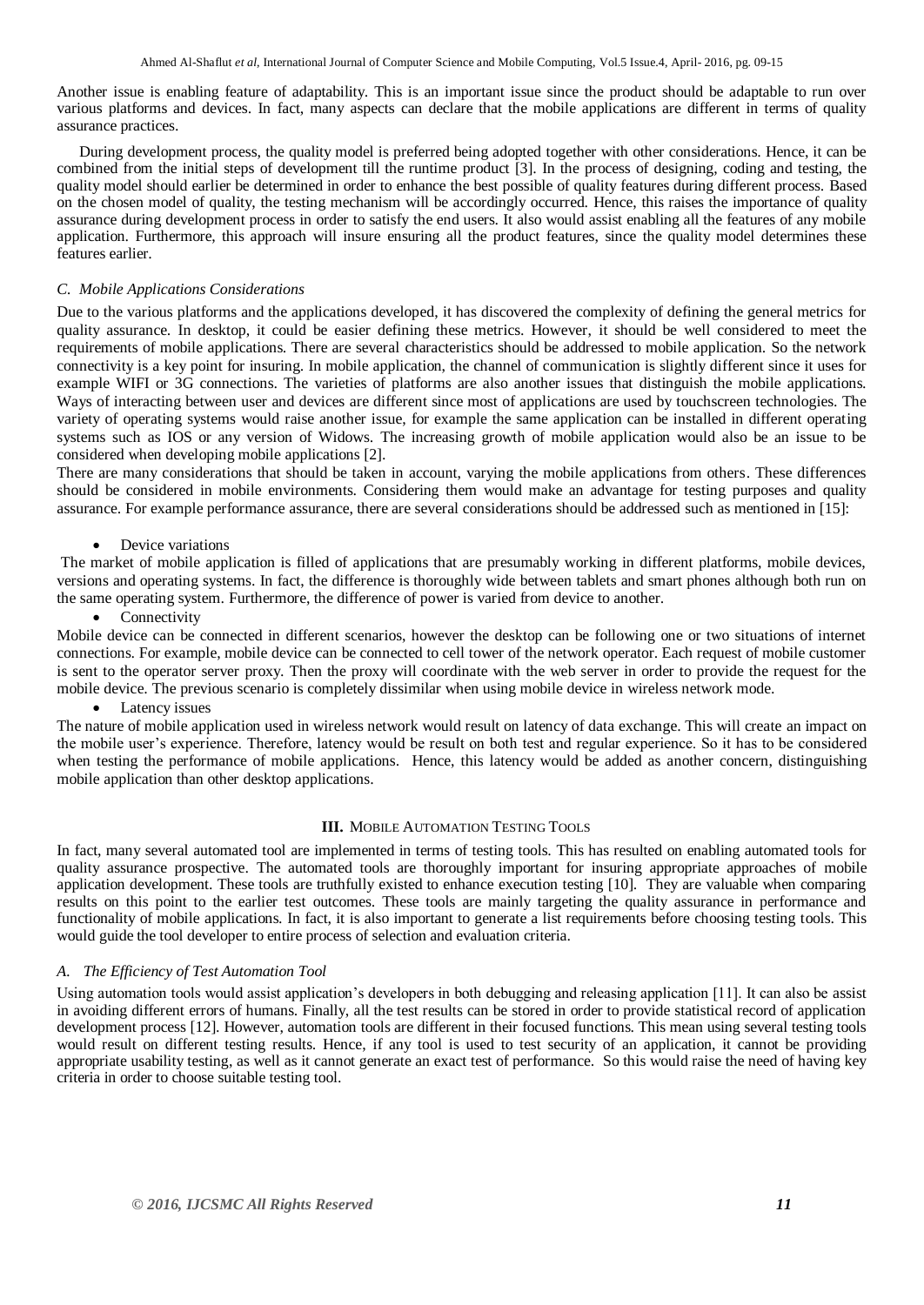#### *B. Guidelines for Automation Tool Selection*

Choosing an appropriate tool is an important to achieve the test perfectly. The selection criteria for mobile application are more sensitive. The main function of the tool is to handle multiple browsers, emulators, different operating systems and unique types of testing [14]. There are many tools available in the market; however choosing an appropriate is an inflexible task. Since they are serving different purposes in their test mechanism and then would be suitable for most test aspects. Some of these tools can perform lonely specific feature testing. The lack of supporting several languages would also be resulting on choosing testing tool. Accordingly, choosing the suitable test tool, with limitations stated earlier as a challenging process due to variation of purposes and features for any chosen testing tool.

#### **IV.** DESIGNING AN AUTOMATED TOOL TO ENHANCE QUALITY OF PERFORMANCE

Automated tools can measure a specific quality attribute in order to enhance the comprehensive assurance of quality. In this tool, focusing vision is based on the performance application. Therefore, having an assured performance test would provide extraordinary impression of this application. Using this architecture in figure [2], would benefit assuring other quality perspectives by changing the techniques that currently used of performance. This tool can be used to measure performance of any application. It would allow examining the specific and overall performance. For overall reporting, it would give a complete report for all the examined functions. As well as, this tool could measure an individual performance metrics. These metrics include request delay, power consumption and network tests. In fact, testing mobile application is a complex task due to the complexity of mobile application environment. Thus, designing the mobile application testing tool should consider the variety to desktop applications. The tool prototype is based on combining the most performance functions to test given application. It has the graphical interface having parser, family of device in order to manage the variability in visualization. In parser would be initially classifying the mobile application based on earlier groups. An application would be determined to a specific family. This step is done based on application type, device type and operating system. Finally, within the graphical interface user, it would be simulating the mobile application based on the given data in order to manage the other steps of performance test. The core part of this tool is behaved as a middle ware tier, where the techniques of performance are declared in the next step. At the end, test results will be stored in the database for future test purposes.



**Figure 2 an automated tool for performance test of mobile application**

In figure [2], the complete process of the testing tool is declared. However, for this tool, it will concentrate on the middle ware techniques. This would include different criteria for power consumption, network delay and delay of request of the mobile application. It would discover these techniques used for assuring the requirements for the three metrics. Hence, this tier has the core testing process.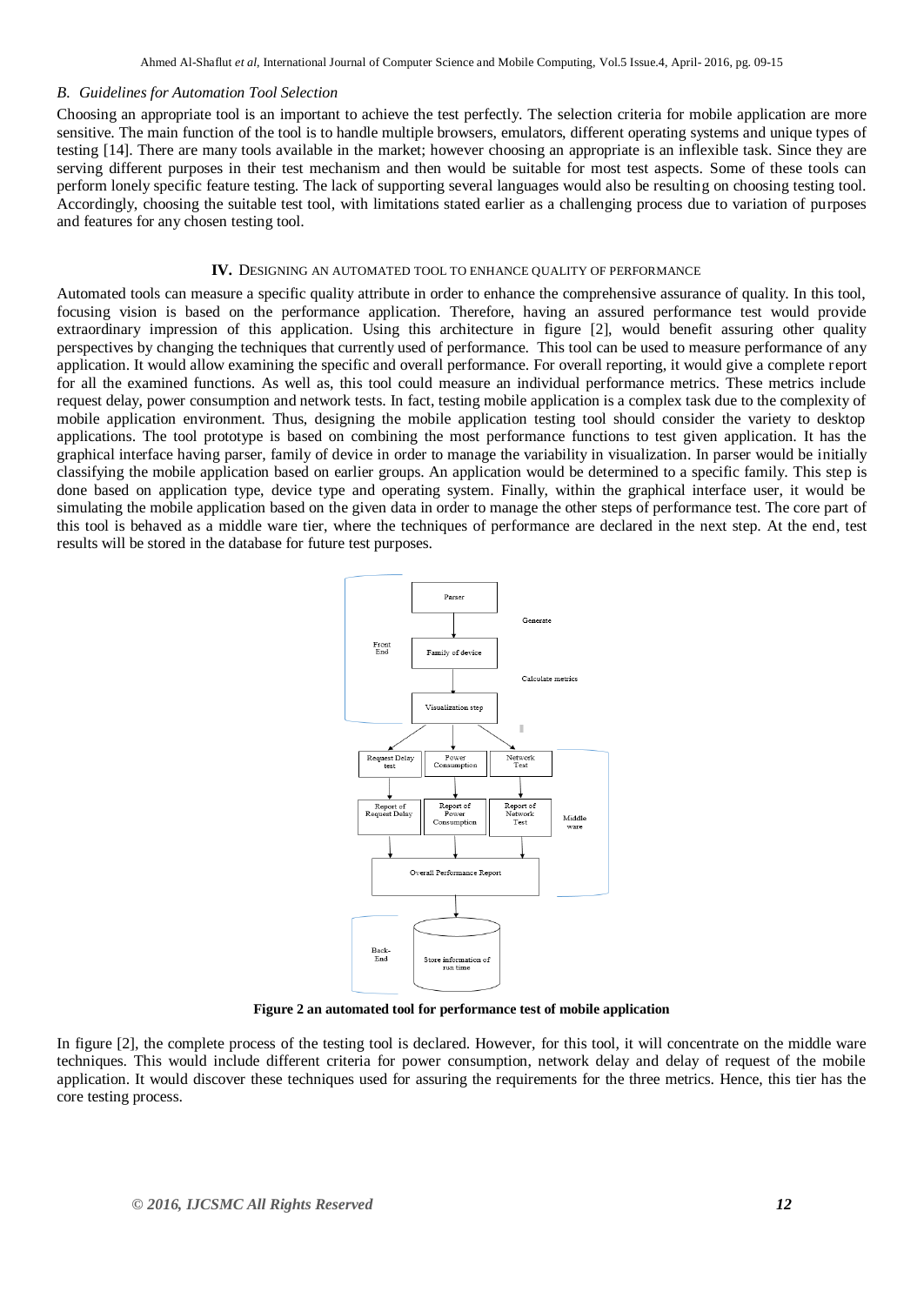

**Figure 3 Core testing process in the middle tier**

#### *A. Request Delay Test Technique*

For this part of test, we would announce the techniques used to measure that the request is handled on time. Preventing the delay of request would be an important advantage of this tool. In fact, any request to the application should be responded with an exact time. This also excludes the latency that might be happen due to the network delays. This would enhance the reliability of the application"s user when requesting any function. The function of calculating the time of request till response is a "Request Delay Test". So for calculating the response time, the time difference is important to get an exact delay of any request. So first the time of request is generated then the time of receiving the response. After generating the response, the time difference is calculated. Considering the other factors can affect in the time delay for example, the network latency. Thus in order to account the time an exact time of delay between request and response, we had to exclude the latency of network to be individually measured. So this would calculate the response time for only a single request. In order to test the performance of any mobile application, it has to test many requests. Different requests also included finding an average request delay for any particular application. If request delay is decreased that means the performance of this application is increased. Also the decrease of delay time would be resulting on the decrease of application"s performance. In order to measure the different request and different parameters of request delay, another calculation method is included. Hence, it will calculate the average of delay for all these requested. Based on the response time differences for each request.



 **Figure 4: Request Delay technique** 

#### *B. Power Consumption Test Technique*

The power consumption is thoroughly important factor when designing any mobile application. The differences of size and capability of any mobile device battery is another element that is resulting on performance of mobile application. Different applications have different consumption values of power. As well as different requests of the same application can consume changeable power needs of different requests. The power consumption values depend on the type of request and the device"s capabilities. Based on the techniques declared in [16], there are many techniques of managing power consumption of mobile applications. They would be maximizing the power efficiency of any application. Therefore, before designing this tool, the best practises of power management techniques were studied in order to correctly measure the power of the tested application. These practises can are listed below, concluding with the chosen practise. Finally, we have declared the reasons beyond choosing this particular practise. Choosing power management technique for mobile application is classified into the following techniques:

#### *1. Minimizing of application and content on mobile devices*

In this technique, the main goal is to balance the resources used with the device"s capabilities. Since the mobile applications generally run on small devices, it is proffered to use limited resources. From this this prospective, it would reduce the resources and dependably increase the power efficiency. Main goal is of this technique is not passing the limited usage of resource for each application on the mobile application.

#### *2. Reducing the screen power consumption*

In this technique, it would be an important to focus on power management from the side of screen consumption prospective. Since the power can be largely consumed by brightness of the device. Therefore, the clear difference of power usage can be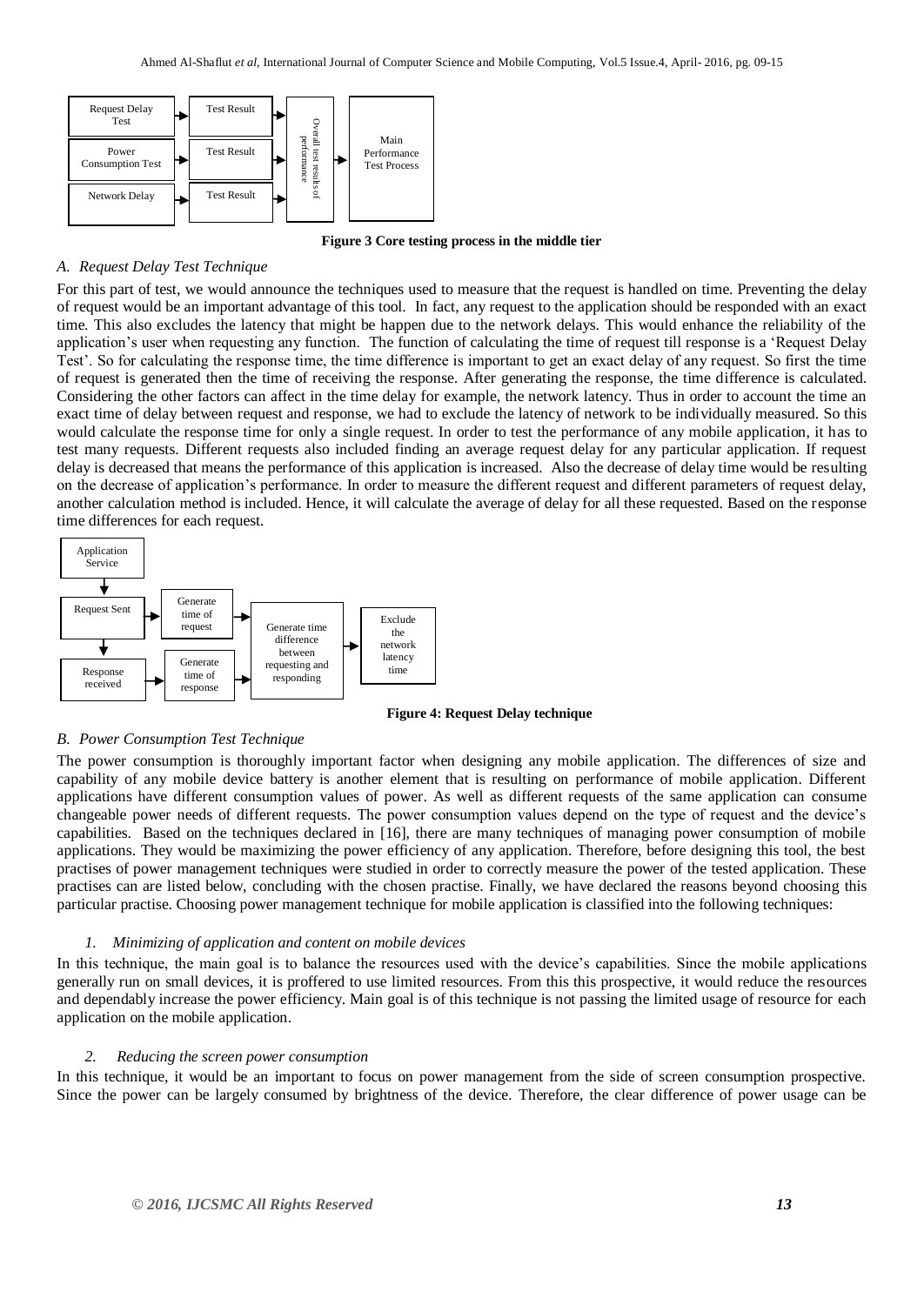obviously seen when the settings brightness of any application is put in low level. In fact, applications that can perfectly behave when reducing the brightness power consumption and without resulting on the quality of user experience, they are unquestionably increasing the power saving of the mobile devices. In this technique, both visibility and readability are considered. Since they are both important for quality assurance of user, they were thoroughly covered.

#### *3. Adaptive Behavior of applications*

This technique is based on the fluctuation of time-spent form an application action to another. This fluctuation depends on the workload. Thus, actions will be adaptively treated based on the needed and available time. For example, any request to the server would be depending the available rate of resources. It will maintain the server capabilities before performing any requested action. In general, many requests cannot be beyond the capabilities of server. There are two advantages can be gained by following this technique. One is the power consumption efficiency, since it uses only the available rate of resources. Second advantage is the efficient increasing of power by minimizing the resources consumed on mobile devices. For this tool, we have decided to follow the first technique. Minimizing the application and content on the mobile device. Since is the most power and computational functions will be done in the server side, therefore resources of this device will not be consumed. The saving mechanism we have followed, largely benefits the power consumption feature. At that point, it will increase the efficiency of power consumption. Consequently, this will result on the performance test for this tool.

## *C. Network Delay*

The network latency has an impact factor of mearing performance of any application. This depends on the network that is connected by mobile device. Therefore, this connection would effect of the time of requesting and receiving services. Since, many services are connecting the server for generating required actions. For the network delay, it was excluded in our tool to exactly provide the best testing result for each individual performance attributes. The most challenges was faced when measuring the network delay, since it combines several measurements to output an exact test outputs. Practically, an exact network delay is generated by an open application that was provided to measure the network performance.

Accordingly, the network latency is different based on the traffic as well as by the type of requests. For example, it would slightly delaying more for when the request contains multimedia uploads or downloads. On the other hand, requests with text output would be less loaded on the network traffic. The network delay measurement also can be depending on the type of network. Hence, mobile devices that connects to wireless network, is different than device with cellular network connection. In fact, there are many several factors are resulting on this step. The quality of service that earlier agreed, would be effecting on that test. As well as, the device supporting networks when using cellular connection mode. In fact, there are two techniques can be followed in this test. One is after calculating the delay of request of the mobile application. Earlier, in the request delay mearing, we had excluded the network delay in order to accurately test the response time. However, in this test we can calculate both tests which would assist in generating the overall result. The other technique, can be performed by measuring calculating the current data transmitting over the network and compare them to the quality of service contract.



 **Figure 5: Network Delay technique**